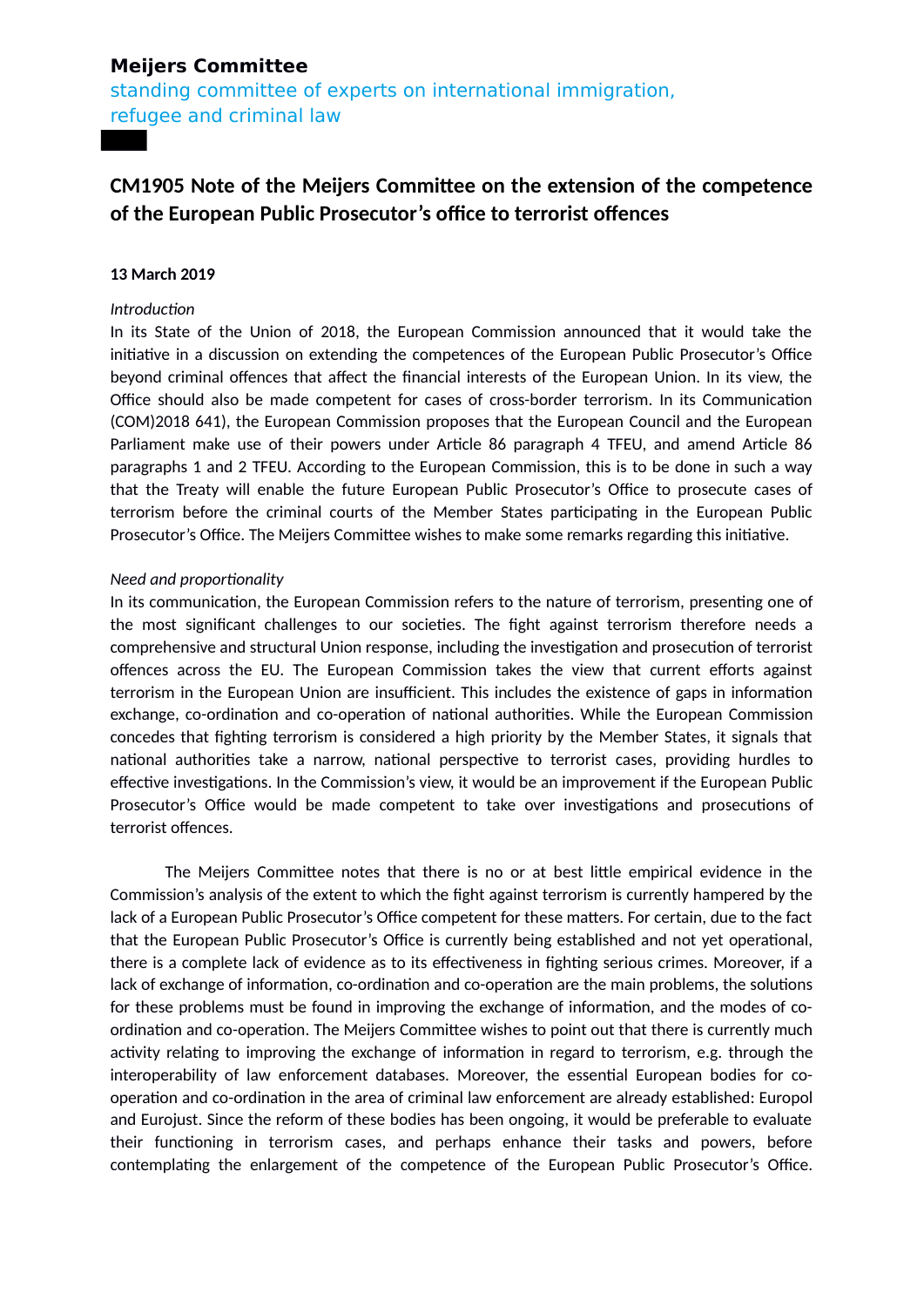## **Meijers Committee**

standing committee of experts on international immigration, refugee and criminal law

Finally, such an extension is inappropriate because of the nature of the European Public Prosecutor's Office, as it is designed to overcome the unwillingness of national authorities to investigate and prosecute cases of fraud against the Union's financial interests. As the European Commission rightly indicates, there is no unwillingness in the Member States to counter terrorist offences. Therefore, it is not very likely that the European Public Prosecutor's Office is the appropriate tool to improve the fight against terrorism. At the very least, an extension of competences should be only considered after the European Public Prosecutor's Office has been active for a considerable amount of time in the fight against offences damaging the Union's financial interests, and its functioning has been properly evaluated. Only then there can be an informed estimation of its actual suitability for the fight against terrorism. Such an approach would be in line with the European Commission's own Better Regulation Agenda. The Meijers Committee therefore recommends that the choice for the appropriate institution be given additional attention.

#### *Proposed change of Article 86 TFEU*

Article 86 paragraph 4 TFEU enables the European Council to adopt a decision amending Article 86 paragraph 1 TFEU in order to extend the powers of the European Public Prosecutor's Office to include 'serious crime having a cross-border dimension'. In addition, it enables the European Council to amend accordingly Article 86 paragraph 2 TFEU as regards 'the perpetrators of, and accomplices in, serious crimes affecting more than one Member State'.

In its initiative, the Commission proposes that Article 86 paragraph 1 TFEU is amended, in such a way that it refers to 'terrorism' in addition to 'crimes affecting the financial interests of the Union', which is currently the single offence for which the European Public Prosecutor's Office can be competent. Next to that, the Commission proposes that Article 86 paragraph 2 TFEU is amended, and will read: 'The European Public Prosecutor's Office shall be responsible for investigating, prosecuting and bringing to judgment, where appropriate in liaison with Europol, the perpetrators of, and accomplices in, offences of terrorism affecting more than one Member State and offences against the Union's financial interests (…)'.

Remarkably, the proposed change of Article 86 paragraph 1 is not explicitly restricted to cases of terrorism having a cross-border dimension, since it refers simply to 'terrorism'. The reason why Article 86 paragraph 1 TFEU would have such a scope, including non-cross-border cases is not clear. It is questionable whether this enlargement is justified in the light of the referral in Article 86 paragraph 4 TFEU to 'serious crime having a cross-border dimension'.

Moreover, Article 86 paragraph 4 TFEU empowers the European Council to extend the European Public Prosecutor's Office's powers under Article 86 paragraph 2 TFEU to 'serious crimes affecting more than one Member State'. This is to be distinguished from the phrase 'serious crime having a cross-border dimension', which applies in regard to possible changes in Article 86 paragraph 1 TFEU. These are different concepts. After all, a crime can have a cross-border dimension when it for example impacts a Member State and a third country. In that case, there is a cross-border dimension while the crime does not affect more than one Member State. The Commission's proposal seems to conflate these two different possibilities for amendment which are enclosed in Article 86 paragraph 4 TFEU.